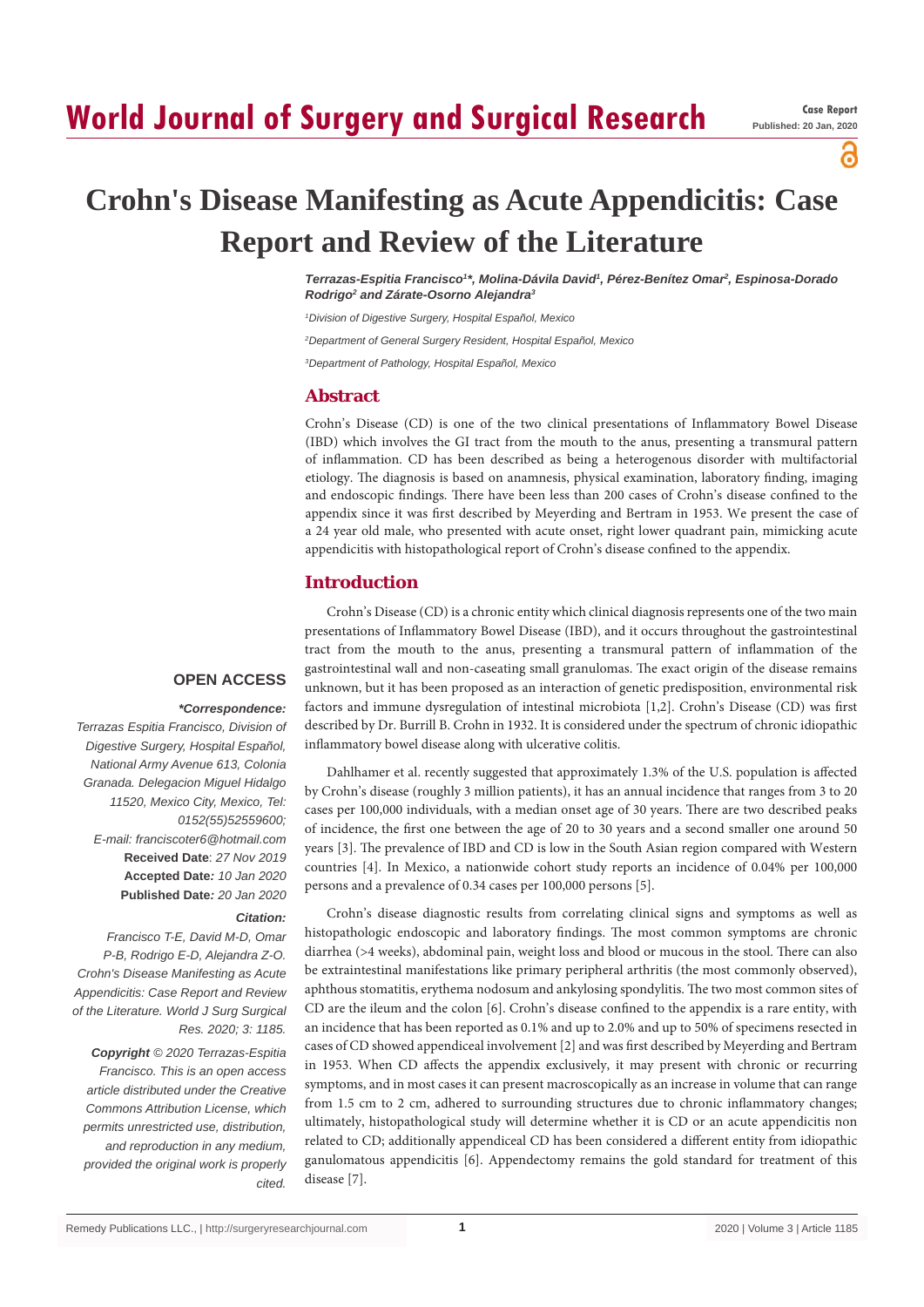

**Figure 1**: Abdominal CT Scan which revealed mass of appendiceal adhesions, as well as pericecal fat stranding and free fluid which surrounded the caecum, as well as a 26 mm enlarged appendix.

# **Case Presentation**

We present the case of a 24 year old male patient who presented in the emergency department complaining of diffuse abdominal pain, which started 12 h before presenting to the ED with a localization in the upper middle quadrant and afterwards migrated to the right iliac fossa, accompanied by nausea and vomiting, as well as tenderness during deambulation. The patient had no previous medical history. A blood panel revealed leukocytosis ( $16 \times 10^3/\text{uL}$ ), bandemia (11%) and neutrophilia (73.2%), no other alterations were revealed on this exam. Upon inspection of the abdomen we observed rebound tenderness and positive Blumberg, Mc-Burney and other appendicular signs. We requested a CT scan with oral contrast which reported a mass of appendiceal adhesions, as well as pericecal fat stranding and free fluid which surrounded the cecum, all of which supported the diagnosis of acute appendicitis.

The patient underwent exploratory laparoscopy, and we observed the presence of a 12 cm appendiceal mass, surrounded by purulent fluid which extended into the pelvic cavity (approximately 60 cc); cultures were obtained for antimicrobial therapy. Trocars were placed in the left iliac fossa, suprapubic space and in the left quadrant. We performed blunt dissection of the mass of appendiceal adhesions, until the appendiceal insertion was found. The appendix was swollen (approximately 15 mm wide) and appeared very eritematous with spots of necrotic tissue which involved the entire appendix; the appendiceal base which was enlarged and with spots of necrosis which extended into the cecum, which also appeared fibrous and eritematous. Given the suspicion of neoplastic disease we decided to perform a laparoscopic ileo-cecal resection with linear stapler (endopath 45 mm Ethicon<sup>\*</sup>), and after having transoperatory histopathological confirmation that there were no signs of malignant disease we proceeded to reconstruct with an intracorporeal side to side ileo-colonic anastomosis using the same laparoscopic linear stapler and reinforcing with simple vicryl 2-0 sutures. The specimen was extracted carefully with an extra-large endobag by extending the incision in the lower left quadrant, and drainage was placed in the pelvic cavity.

The patient had a normal postoperative period and was started on TPN and with PO liquids on the third post-operatory day which was the same day when he passed stools and flatus. The patient required ordinary pain management with NSAIDS and he was discharged 5 days after the surgery.

The definitive histopathological findings reported transmural chronic inflammation, neutrophils, plasmatic cells and eosinophils, transmural lymphoid aggregates, non caseating epithelioid granulomas with giant cells, negative PCR for mycobacterium, consistent with Crohn's disease confined to the appendix, all of



Figure 2: Initial laparoscopic view of cecum and terminal ileum, showing a hardened and enlarged appendix and a mass of appendiceal adhesions.



**Figure 3**: Swollen appendix adhered to the terminal ileum.



**Figure 4**: Resection of terminal ileum using linear stapler.



**Figure 5**: Resection of distal cecum using linear stapler.

which confirmed Crohn's disease confined to the appendix with no apparent cecal involvement.

# **Discussion**

Crohn's disease is considered to be a heterogenous disorder with multifactoral etiology, with a complex interaction between genetics and environment which ultimately cause manifestation of the disease. NOD2, IL23R and ATG16LI genes have been strongly associated to CD. Patients who carry heterogenous NOD2/CARD15 have 2-4 times increased risk of developing CD with ileal involvement, fibrostenotic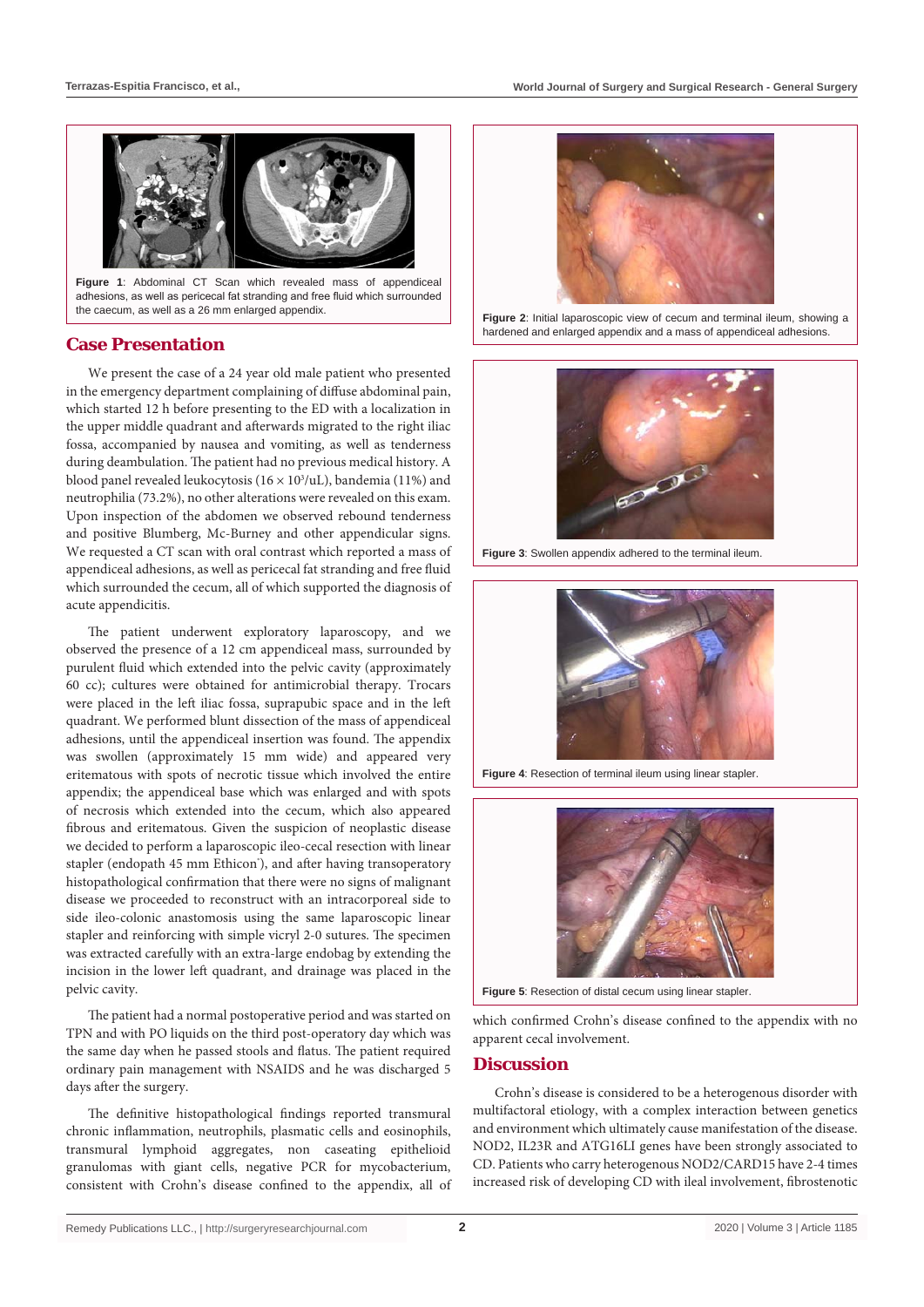

**Figure 6**: Intracorporeal ileo-colonic side to side anastomosis with linear stapler.



**Figure 7**: Intracorporeal side to side ileo-colonic anastomosis reinforced with vycril 2.0.

disease and early development of the disease [8]. Environmental risk factors have shown a major impact in CD; smoking has been linked to an influence in phenotype of CD, doubling the risk to present the disease; other risk factors such as symptomatic mumps, high intake of dietary fats and meats, and oral contraceptives have also been associated to CD. Diagnosis is based on thorough physical examination and clinical history as well as imaging, laboratory and endoscopic findings, though there is no single definitive diagnosis tool for CD.

Full ileocolonoscopy with biopsies, demonstrating non-caseating granulomas (present in only 60% of patients) is currently the most widely used diagnostic tool. Panes et al. described ultrasonography to have a higher sensitivity (85% and 98% respectively) and specificity for CD than MRI (78% and 85% respectively) [9]; it also has the advantage of its increased availability and accessibility, lower cost, lack of involvement of ionizing radiation, real time imaging, higher spatial resolution, shorter examination time, no need of sedation or anesthesia, no need for oral or intravenous contrast material [10]. Another systematic review comparing Magnetic Resonance Enterography (MRE) and Computed Tomography (CT), found similar diagnostic results, also without the risk of radiation exposure presented by CT. Capsule endoscopy is a relatively new noninvasive diagnostic technique which has been proven to have a 15% higher diagnostic rate than colonoscopy or ileoscopy [9].

Agha et al. [11] first presented a series of 100 cases of CD presenting as appendicitis, and described a great difficulty in preoperative diagnosis, with narrow appendiceal lumen in barium enema examination, a markedly thickened appendix on sonography or CT, and extrinsic compression of the cecum or terminal ileum suggesting an appendiceal mass.

Appendiceal CD is a rare entity, which has been more frequently described amongst younger patients, ranging from 10 to 45 years



**Figure 8**: Hystopathological findings demonstrating: chronic transmural inflammation, thickening of the wall with muscularis hypertrophy, neutrophils, plasmatic cells and eosinophils, transmural lymphoid aggregates which spread to the serosa, ulceration and accute inflammation of the mucosa, serosa with lymphoid aggregates, non caseating epitheloid granuloma with giant cells, Negative PCR for mycobacterium.

(average 21.1 years) and predominantly affects male patients. The most common symptom of appendiceal CD is right lower quadrant pain, very similar to that observed in acute appendicitis, which can be acute or chronic (2 or more days). Histopathologic features are characterized by transmural chronic inflammation with marked fibrous thickening of the wall, lymphoid aggregates, small noncaseating granulomas, ulcerative mucosal change, crypt abscesses, muscular hypertrophy, and neural hyperplasia [12]. It has been reported that primary CD of the appendix has a more favorable clinical outcome compared to CD arising in small or large bowel with long post-surgical remissions and a recurrence rate of 8% to 10% [2].

Recently it has been suggested that endothelial Fas-L expression in endothelial cells may play an important role in the regulation of mucosal immunity and in the pathogenesis of CD an IBD [13]. Differential diagnosis should include intestinal tuberculosis, foreign body reaction, and diverticulitis of the appendix, actinomycosis, *yersinia* infection and even carcinoma [14-19]. Ileal resection is clearly indicated for an obstructing ileal stricture that fails to respond to medical or endoscopic therapy, for a right iliac fossa mass with internal or external fistulation, for uncontrolled bleeding, or when there is free perforation [20].

### **Conclusion**

We present a rare presentation of isolated appendiceal Crohn's disease that mimicked as acute appendicitis in a young male. In appendiceal CD the treatment of choice is appendectomy and no further treatment is needed because it has a favorable clinical outcome and low recurrence rate; however there is not clear consensus weather if there's a necessity of follow-up. Some recommend a follow-up of five years. We should have a high index of suspicion to detect recurrences although they are not common to develop. In our patient no recurrence has been noted after follow-up.

An atypical morphological appearance of the appendix should raise suspicion of CD or aetiology. CD when confined to the appendix is less aggressive than when manifests in other sections of the GI tract. It has a low incidence of postoperative fistulae.